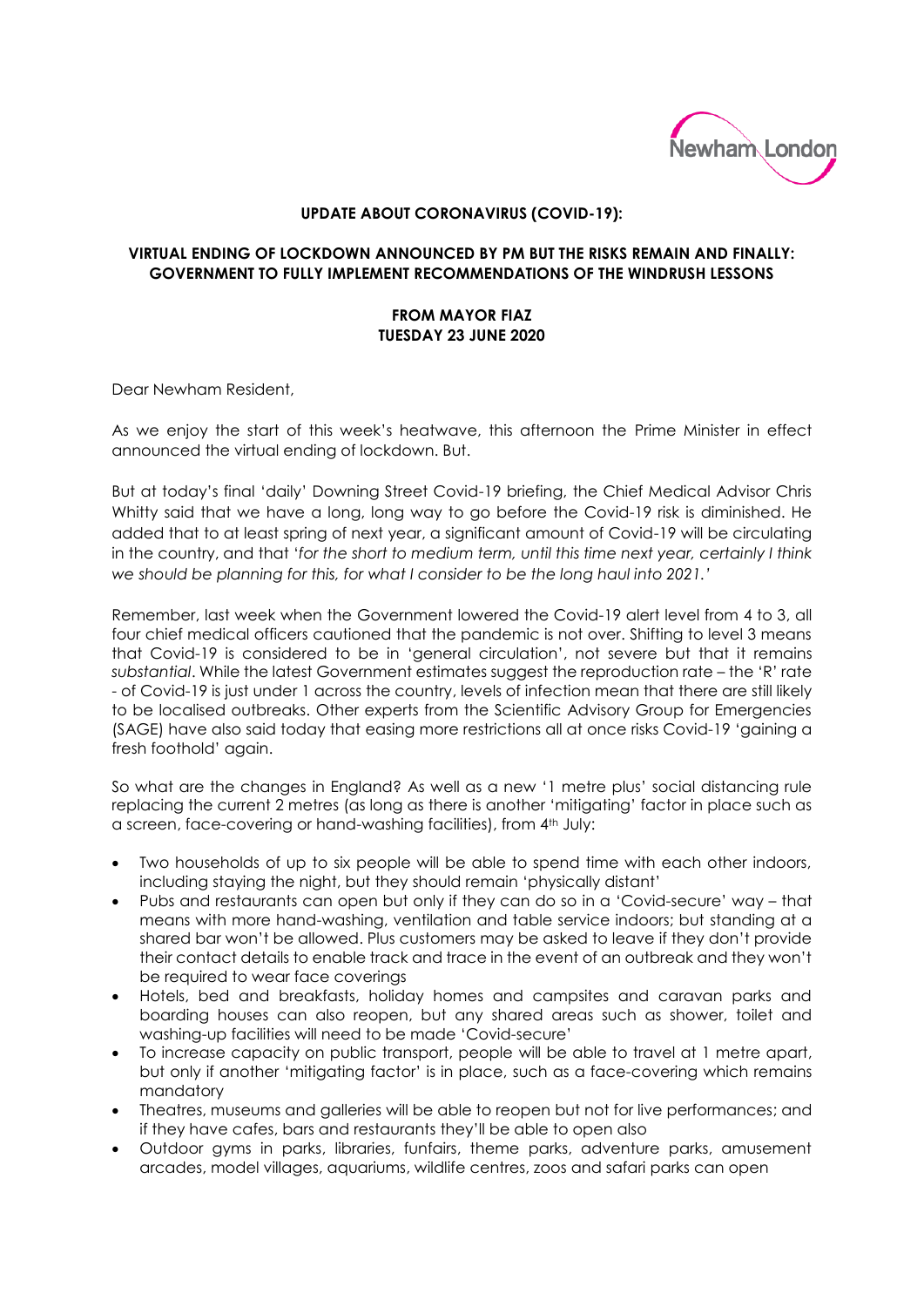- Weddings can be held in places of worship open, but any celebration receptions can only be with one other household of up to 6 people
- Hairdressers and barbers can finally open, so we can all get haircuts if we want too.

Things that still remain closed or 'banned' include concerts and outdoor music festivals, park runs and large running groups, as mass gatherings are still not permitted. Also to remain closed will be gyms, indoor studios, indoor sports facilities, swimming pools and water parks, nail bars/salons, massage and tattoo parlours, bowling alleys, indoor skating, and indoor play areas including soft play because of the risk of transmission.

Yesterday, it was also announced that from 1<sup>st</sup> August, the 2.2 million people designated as 'NHS Shield' - who have been self-isolating will no longer need to do so. From 6 July, they will be able to meet up outdoors, in a group, with up to five others and form 'support bubbles' with other households, with support packages remaining in place until the end of July to help people transition.

While I understand many of you will be pleased to see vital small businesses and amenities reopening, it is vital the Government takes on board the message that not all areas of the country are impacted equally by Covid-19. My genuine fear about this relaxation of the rules is that the guidance, which will accompany it, is very complicated and may be hard to follow safely.

During this whole pandemic I have repeatedly warned that Newham is disproportionately vulnerable to the worst and most devastating effects of the virus, be that in terms of the numbers who tragically lost their lives, or the potential for economic carnage, which could follow the inevitable recession we now face. The top down decision making by this Government, to universally relax lockdown across England, pays no heed to the disproportionate threat it poses to Newham.

So, although restrictions are lifted, I urge great caution. In the past 24-hours a further 171 have died from this terrible virus, which means the average daily number of deaths is still at a horrifying 121. The Prime Minister, in his address to the House of Commons, himself conceded the virus has not gone, is not defeated and still poses a great threat. I echo his plea that where it is possible, people should continue to practise two-metre social distancing.

Newham and its residents have already paid the highest price in terms of mortality, and now face the prospect of paying the highest price economically. For a borough which already suffers high levels of deprivation, health, wealth, housing and employment inequality, this is totally unacceptable.

The Government has spoken a great deal about 'levelling-up' the nation's economy, so that relatively deprived areas are not left behind, that's why today I have given my support to demands by the Mayor of London, Sadiq Khan, in a letter sent to the Chancellor, that Coronavirus Job Retention Scheme (CJRS) or furlough scheme, is extended beyond the end of lockdown and is targeted at those areas most impacted, like Newham. You can read the press statement with my quote here: [https://www.london.gov.uk/press](https://www.london.gov.uk/press-releases/mayoral/mayor-calls-for-targeted-extension-of-furlough)[releases/mayoral/mayor-calls-for-targeted-extension-of-furlough](https://www.london.gov.uk/press-releases/mayoral/mayor-calls-for-targeted-extension-of-furlough)

Newham has the highest number of furloughed workers of any local authority in the country, with 50,000 jobs at stake. These jobs must be protected by the Government at all costs and not be allowed to fall off a cliff in October when the scheme is due to end. On March 17, Chancellor Rishi Sunak pledged to *"do whatever it takes to see the UK through the crisis."* Now is the time to make good on this promise.